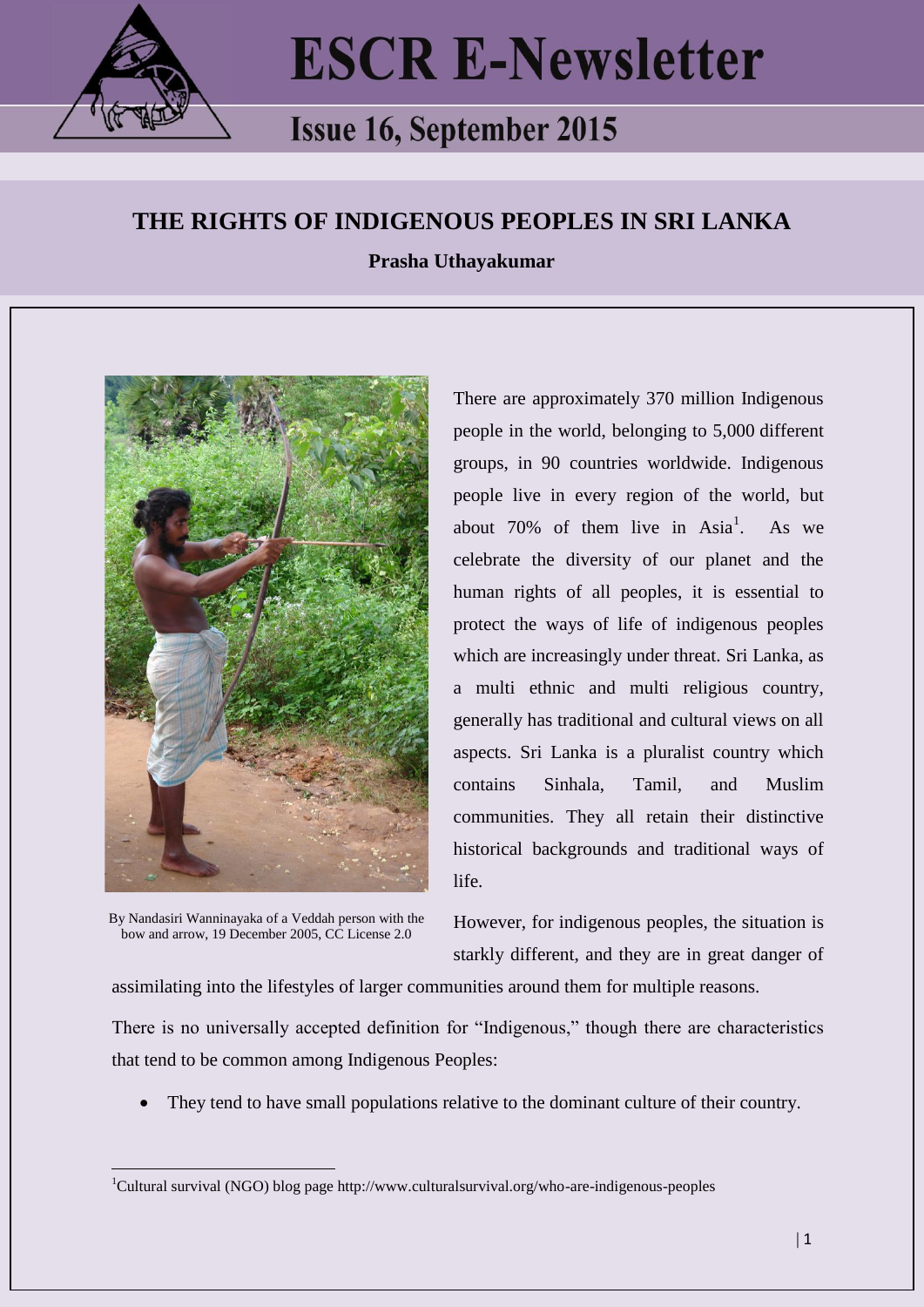- They usually have their own language<sup>2</sup>.
- They have distinctive cultural traditions that are still practiced.
- They have their own land and territory, to which they are tied in myriad ways.

Indigenous Peoples are often thought of as the primary stewards of the planet's biological resources. Their ways of life contribute to the protection of the natural environment on which they depend on.

If we talk about the indigenous people or community in Sri Lanka, often indigenous peoples are confused with numerical minorities that are from minority religions and ethnicities. However indigenous peoples are widely different from mere ethnic or religious minorities, and have a separate set of inalienable rights. Minorities in this sense are those who are numerically less than the majority people; but the indigenous community in this sense is those who are treated as unique people not subject to the modern civilization while at the same time follow their dominant culture.



Source: The races of man: an outline of anthropology and ethnography (1906), Joseph Deniker

In Sri Lanka we can find one such community, specially called 'Veddas or Wanniya-laeto ('forest-dwellers')'. Men traditionally clothe themselves below the waist, wearing their beards down to their chests, and armed with axes and bow. Vedda peoples speak the 'vedda' native

<u>.</u>

 $2$  Today, Indigenous people speak some 4,000 languages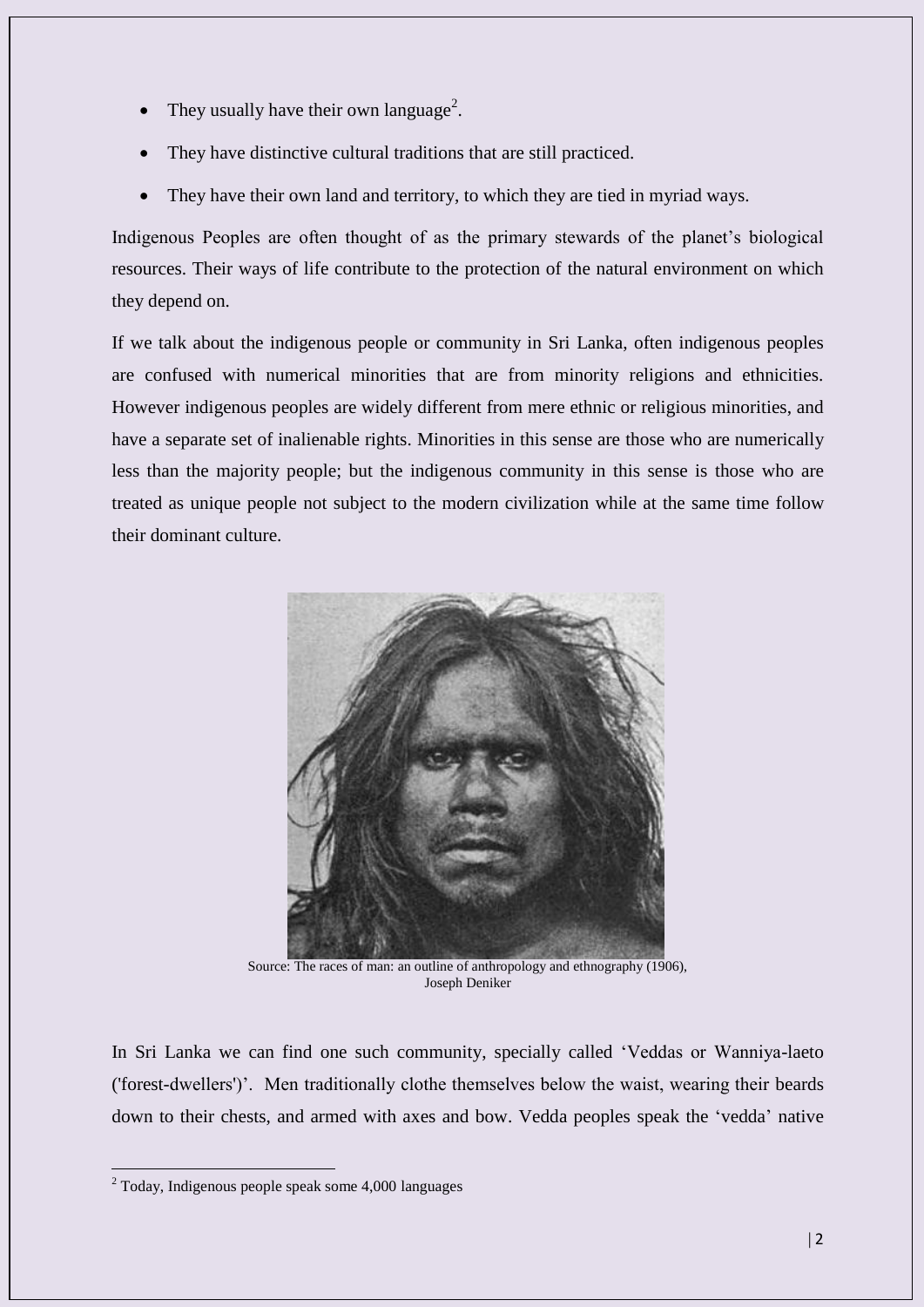language. They all chose to live in remote jungle village or rain forests or wild areas (semievergreen dry monsoon forest)<sup>3</sup>.

In Vedda society, women are in many respects men's equals. They are entitled to similar inheritance. The Wanniyalaeto social structure is a *matrilineal* exogamous clan organization based on the *female* line of descent<sup>4</sup>. Monogamy is the general rule, though a widow would frequently marry her husband's brother as a means of support and consolation [\(widow](https://en.wikipedia.org/wiki/Widow_inheritance)  [inheritance\)](https://en.wikipedia.org/wiki/Widow_inheritance). They also do not practice a [caste](https://en.wikipedia.org/wiki/Caste) system.

Due to immigration and colonization, the Vedda community has lost their distinctive character because when they translocate from their native place to other government' allocated areas, they gradually adopt the other community cultures and practices (in dress, language and lifestyle). Today only a few remaining Wanniya-laeto still manage to preserve their cultural identity and traditional lifestyle despite relentless pressure from the surrounding dominant communities.

If we consider the indigenous people rights; they all have the equal human rights. At the same time, they were given some special rights as well<sup>5</sup>. These rights are recognized by the United Nations Declaration on the Rights of Indigenous Peoples. Sri Lanka also cast its vote in favor for this declaration, but there are no local enactments to ensure these rights. Today those rights are at risk due to civilization, immigration, urbanization and modern developments.

Almost all laws are applicable to them too. At the same time recently, the Sri Lankan government's policy towards its indigenous citizens and their role in the development process has undergone changes reflecting a more sympathetic perception of indigenous aspirations. In particular, with the growing recognition of a precipitous drop in the island's forest cover and related adverse effects upon wild- life and general fertility from reduced rainfall.

Indigenous people face many challenges that affect their rights in Sri Lanka. Some of these are described below.

<u>.</u>

<sup>&</sup>lt;sup>3</sup>The Ratnapura District, which is part of the [Sabaragamuwa Province,](https://en.wikipedia.org/wiki/Sabaragamuwa_Province) is known to have been inhabited by the Veddas in the distant past because the very name *Sabaragamuwa* is believed to have meant the village of the *Sabaras* or 'primitive forest dwellers' Such places-names as *Vedda-gala* (Vedda Rock), *Vedda-ela* (Vedda Canal) and *Vedi-kanda* (Vedda Mountain) in the Ratnapura District also bear testimony to this, in vicinity of Bintenne in Uva District, Anuradhapura District in the North Central Province, coastal areas of the Eastern Province.

<sup>4</sup>Vedda.org blog page managed by Living Heritage Trust

<sup>&</sup>lt;sup>5</sup> Ancestral heritage right, indigenous land right, indigenous intellectual property rights and etc.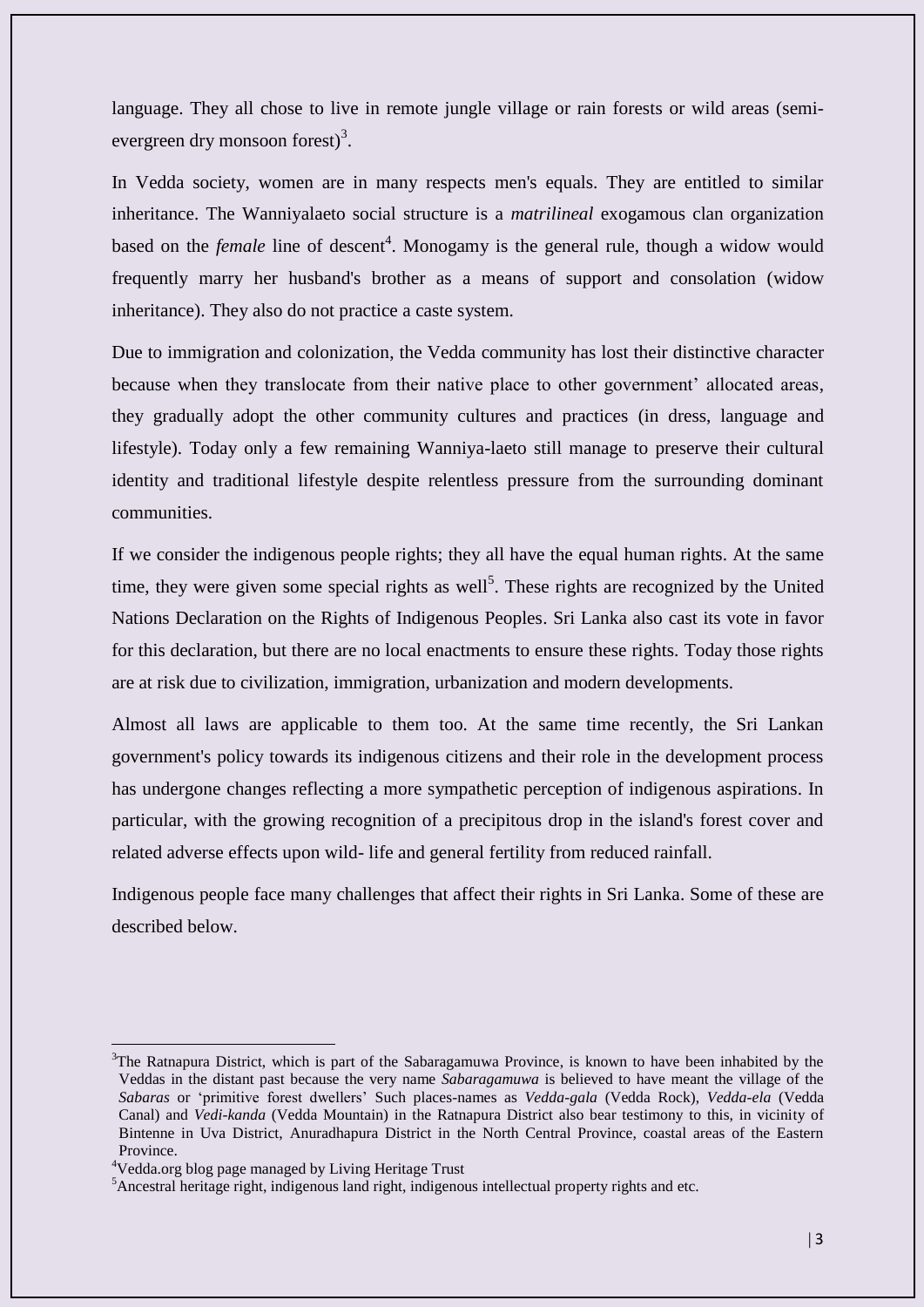- Under the Accelerated Mahaweli Development Scheme, in 1983 hundreds of Wanniyalaeto families were compelled to *abandon their traditional forest habitat and livelihoods* and to accept translocation and settlement onto government colonies<sup>6</sup>.
- Other communities *fail to recognize their self-identity*. It has effectively accelerated their disappearance as a distinct culture, and *denied them representation* in the democratic decision-making process<sup>7</sup>.
- Generally they have a matrilineal ancestry therefore they are unrecognized by the dominant patrilineal society at large (*equality violation*) 8 .
- The majority of the resettled Veddhas are economically backward, socially isolated, and politically marginalized<sup>9</sup>.
- These tribal persons have suffered from depression and loss of confidence as a consequence of factors such as loss of land, loss of freedom of the forest and disappearance of ritual hunts. These factors are cited as the causes of their demoralization $10$ .
- The Wanniyalaeto have explored potential avenues to achieve justice, including a court system that is completely alien to their own tradition of justice $11$ .
- They refused the opportunity to obtain Sri Lankan passports/travel documents because institutionally there is a failure to consider Wanniyalaeto as citizens- they are considered "not real Sri Lankans"<sup>12</sup> . –This leads to *social injustice and increased vulnerabilities among these communities.*

<u>.</u>

<sup>6</sup> http://kataragama.org/research/wanniyalaeto.htm

<sup>7</sup> http://kataragama.org/research/wanniyalaeto.htm

<sup>8</sup> http://kataragama.org/research/wanniyalaeto.htm

<sup>&</sup>lt;sup>9</sup> The Veddhas did not have the skills, means and knowledge needed to either adjust to the new situation (no knowledge of capital accumulation or savings, no familiarity with the monetary system of exchange, no longterm involvement in agriculture as a livelihood, lack of incentive for competitive tasks, etc.). http://kataragama.org/research/wanniyalaeto.htm

<sup>&</sup>lt;sup>10</sup>The text of a lecture given by Prof. G.L. Pieris on 15 March 1994 at the National Museum in Colombo organized by the Cultural Survival Trust on behalf of the National Committee for the International Year of the World's Indigenous People.

<sup>11</sup>http://www.srilankaecotourism.com/dambana.htm

 $12$ Immigration Officer (anonymous), Colombo: personal communication to W. Stegeborn, July 1985.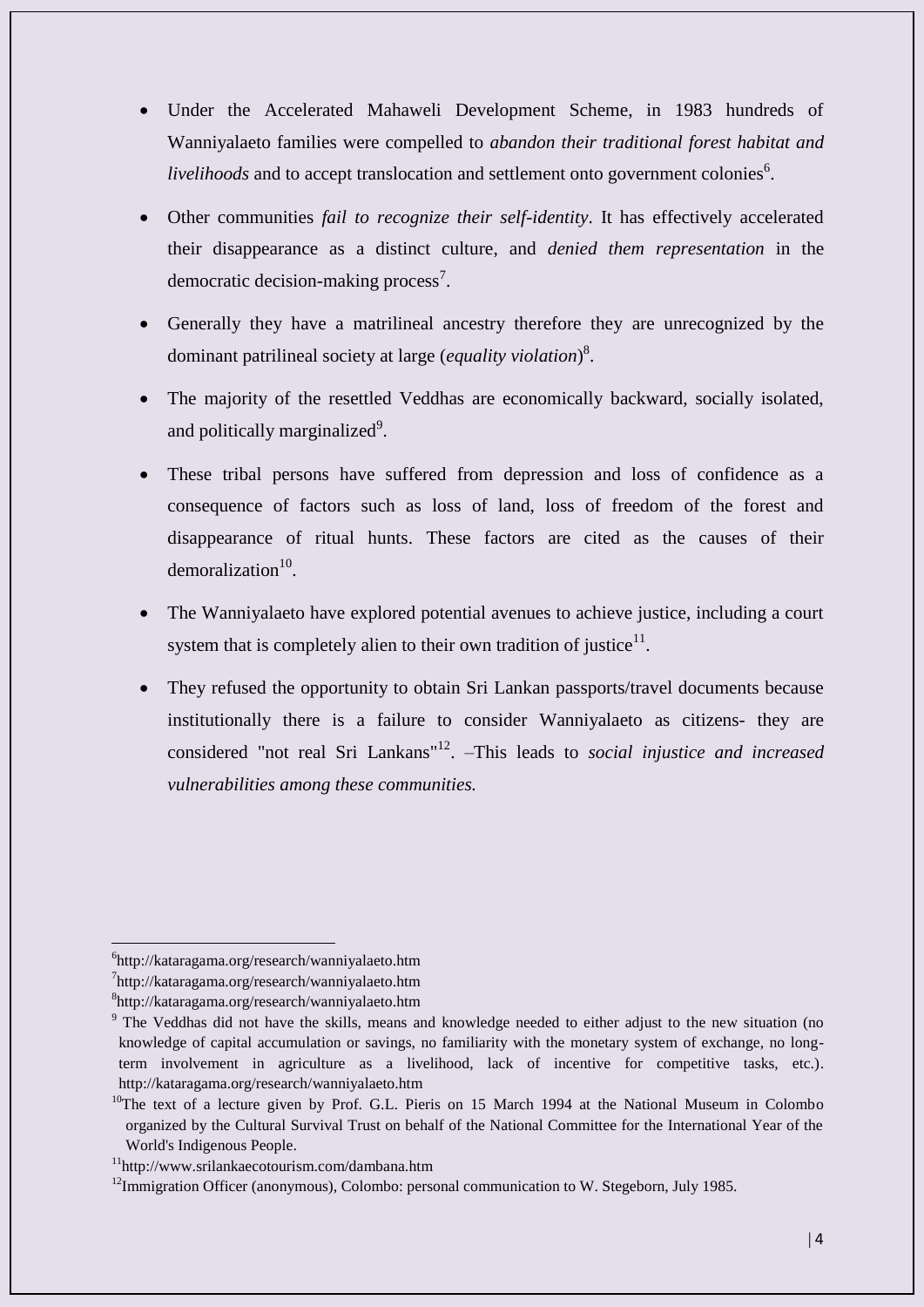Wanniyalaeto people say that they are still prohibited from pursuing their ancestral livelihood and face harassment or arrest by wildlife officials if they are caught 'trespassing' outside of their tiny enclaves $^{13}$ .

A final window of opportunity to preserve bio-diversity and indigenous culture simultaneously now presents itself;

The following are considered as local mechanisms for their protection and development.

National Committee for the International Year for the World's Indigenous People:

A plan is now being formulated by the NGO Cultural Survival of Sri Lanka in consultation with the Wanniyalaeto that will eventually return the day-to-day management of the Maduru Oya National Park back to the Wanniyalaeto<sup>14</sup>.

Wannietto Trust

Cultural Survival's close affiliation with the island's indigenous forest dwellers or Wanniya-laeto, has led to its appointment to the board of the Government - sponsored Wannietto Trust created by Presidential Cabinet order "to protect and nurture Veddha Wannietto culture". Despite resistance from those with vested interests, Cultural Survival has campaigned fearlessly to carry out the Trust's mandate and is lobbying for the creation of an indigenous self-managed Wanniya-laeto Heritage Sanctuary at Dambana<sup>15</sup>.

 The active cooperation and participation of the Ministry of Lands, Irrigation and Mahaweli Development, the Ministry of Environment, other concerned ministries and international development aid agencies which are keen to develop them.

International mechanisms to protect the rights of indigenous people:

*Indigenous and Tribal Populations Convention and Recommendation, 1957.*

The First International Decade of the World's Indigenous People was proclaimed by the *UN General Assembly in its resolution 48/163 of 21 December 1993.* With this resolution, the General Assembly committed itself to seeking improvements in the situation of the more than 300 million indigenous people worldwide between 1995 and 2004.

 $\overline{a}$ 

<sup>13</sup>http://www.srilankaecotourism.com/dambana.htm

<sup>14</sup>http://vedda.org/courtesy.htm

<sup>15</sup>http://vedda.org/courtesy.htm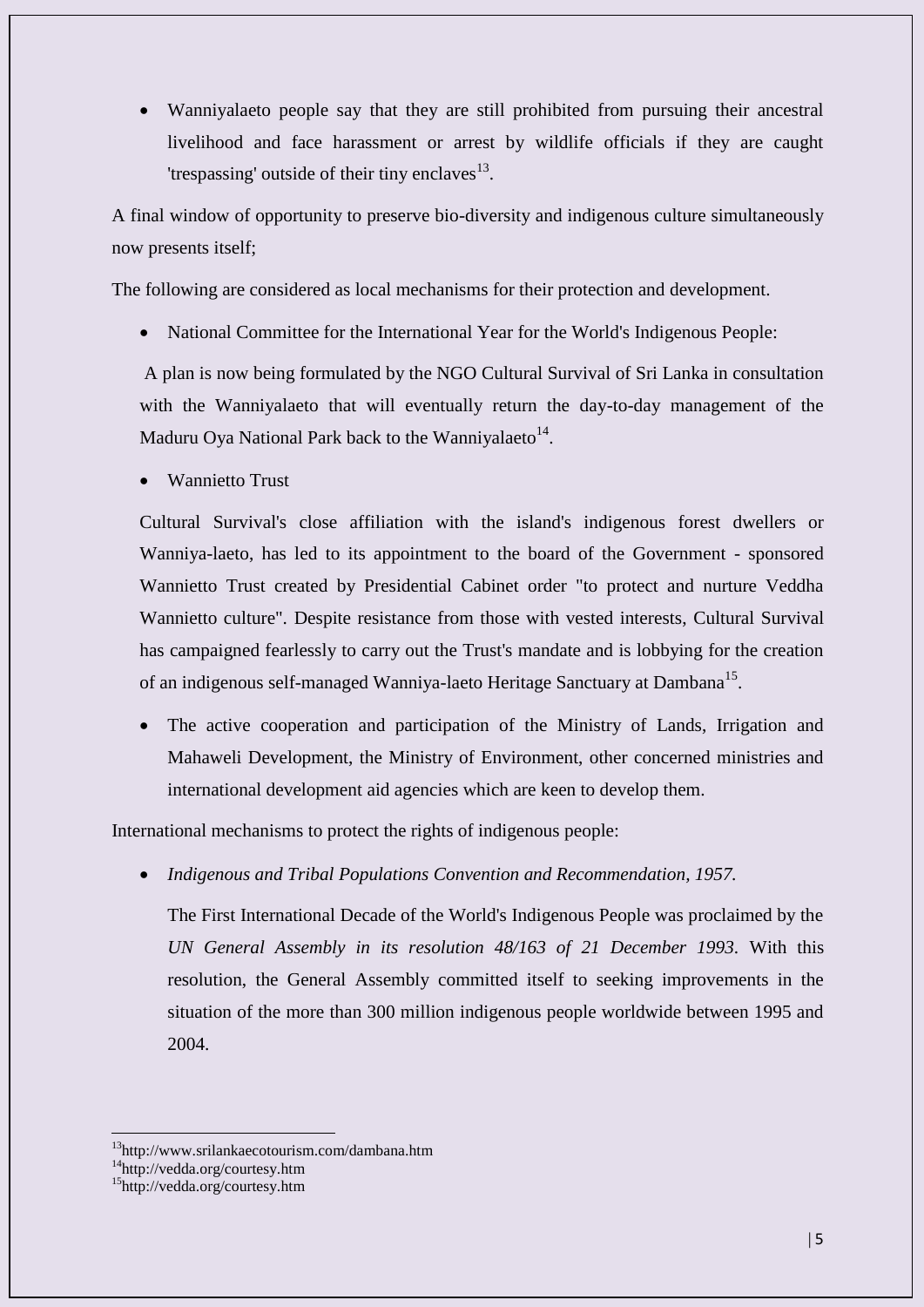*United Nations Working Group on Indigenous Populations Commission on Human Rights* which held its 14th session recently, in a letter to the President has urged the Government of Sri Lanka to recognize and respect the rights of the Wanniyaletto to maintain their traditional subsistence and live according to their culture<sup>16</sup>. The working group has also urged the Government to "cease all acts of repression."

- The development activities by the specialized agencies of the UN system and other inter-governmental and national agencies, which benefit indigenous peoples. (No specific program aimed at the holistic development of the Vadda people was designed over the period in question.) Mainstream development programs implemented by the government have, however, allocated resources from the national budget, through a special fund, to meet certain Vadda needs - International work group for indigenous affairs 2011 & 2012 year book updates)
- The adoptation by the UN General Assembly of the *UN Declaration on the Rights of Indigenous Peoples*,- the development of international standards and national legislation to protect and promote indigenous peoples' human rights

On December 14, 2007, by means of its *Resolution 6/36*, the Human Rights Council agreed by consensus to establish an Expert Mechanism on the Rights of Indigenous Peoples. Its adoption is a major step forward in the promotion and protection of indigenous peoples' human rights

- Guiding principles for UN activities on the rights of Indigenous peoples<sup>17</sup>
- All other human rights treaty bodies (ICCPR. ICESCR, CEDAW)
- Asia Indigenous People Pact- it is an indigenous regional organization founded in 1988 by Indigenous people movement.

It is essential for Sri Lanka to take adequate measures to tackle these problems and ensure the protection and development of the indigenous people along with the environment protection. Following are some measures that can be taken by civil society organizations in order to protect and promote the rights of the Vedda peoples in Sri Lanka;

 Educating indigenous and non-indigenous societies with regard to the cultures, languages, rights and aspirations of indigenous peoples.

 $\overline{a}$ 

<sup>&</sup>lt;sup>16</sup>International work group for indigenous affairs- http://www.iwgia.org/regions/asia/sri-lanka/895-update-2011sri-lanka

<sup>&</sup>lt;sup>17</sup>http://www.un.org/esa/socdev/unpfii/documents/UNDG\_guidelines\_EN.pdf